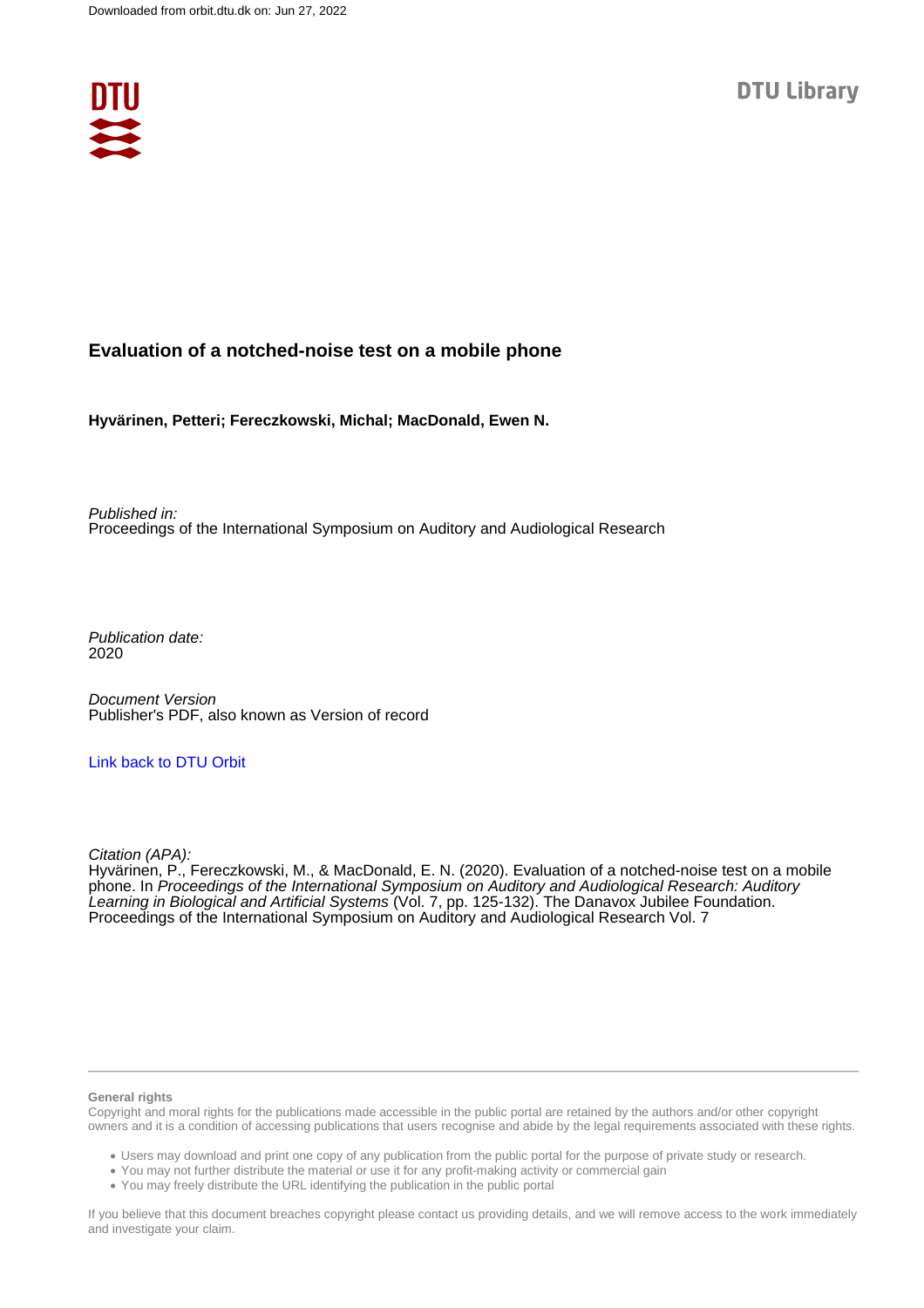# Evaluation of a notched-noise test on a mobile phone

PETTERI HYVÄRINEN<sup>1,\*</sup>, MICHAL FERECZKOWSKI<sup>1,2</sup> and Ewen N. MacDonald<sup>1</sup>

<sup>1</sup> *Hearing Systems Section, Department of Health Technology, Technical University of Denmark, DK-2800 Lyngby, Denmark*

2 *Institute of Clinical Research, Faculty of Health Sciences, University of Southern Denmark, DK-5230 Odense, Denmark*

The ability to conduct hearing tests and estimate auditory function at home or in the workplace can be useful for screening or longitudinal studies and allow the collection of diagnostic data from tests that are too time consuming to be feasible in the clinic. However, moving away from an acoustically controlled environment may influence the results of a test (e.g., through masking due to higher levels of background noise), increasing the uncertainty in the test measurements. In this study, 9 normal-hearing participants completed a notched noise masking experiment with 3 different experimental setups: in a psychoacoustic test booth with a standard laboratory PC; in a psychoacoustic test booth with a mobile device; and in a quiet office room with a mobile device. The accuracy and reliability of the mobile implementation was compared to results obtained with the laboratory setup. The effect of the test environment was investigated by comparing the mobile platform results between booth and office. The mobile device implementation corresponded well with the laboratory results for a notch width of zero, but showed a systematic bias when the width of the notch was increased. The reliability of the mobile implementation was comparable to the laboratory. Moving outside the sound-insulated booth did not affect the mobile platform results.

## INTRODUCTION

Mobile phones can potentially be utilized in psychoacoustic field experiments, but it is not known how current methods translate to mobile equipment and acoustically less controlled environments. In this study, we evaluated whether results from a notchednoise test [\(Weber, 1977;](#page-8-0) [Patterson, 1976;](#page-8-1) [Moore and Glasberg, 1990\)](#page-8-2) are similar when conducted with a mobile phone in a regular office environment, compared to a standard laboratory setting in a listening booth with a desktop computer, soundcard, and high-quality headphones.

## **METHODS**

#### Notched-noise test

Detection thresholds for a 2 kHz tone, presented simultaneously with a broadband noise masker, were determined using a two-alternative forced-choice (2-AFC)

<sup>∗</sup>Corresponding author: pehyv@dtu.dk

Proceedings of the International Symposium on Auditory and Audiological Research (Proc. ISAAR), Vol. 7: Auditory Learning in Biological and Artificial Systems, August 2019, Nyborg, Denmark. Edited by A. Kressner, J. Regev, J. C.-Dalsgaard, L. Tranebjærg, S. Santurette, and T. Dau. The Danavox Jubilee Foundation, 2019. ©The Authors. ISSN: 2596-5522.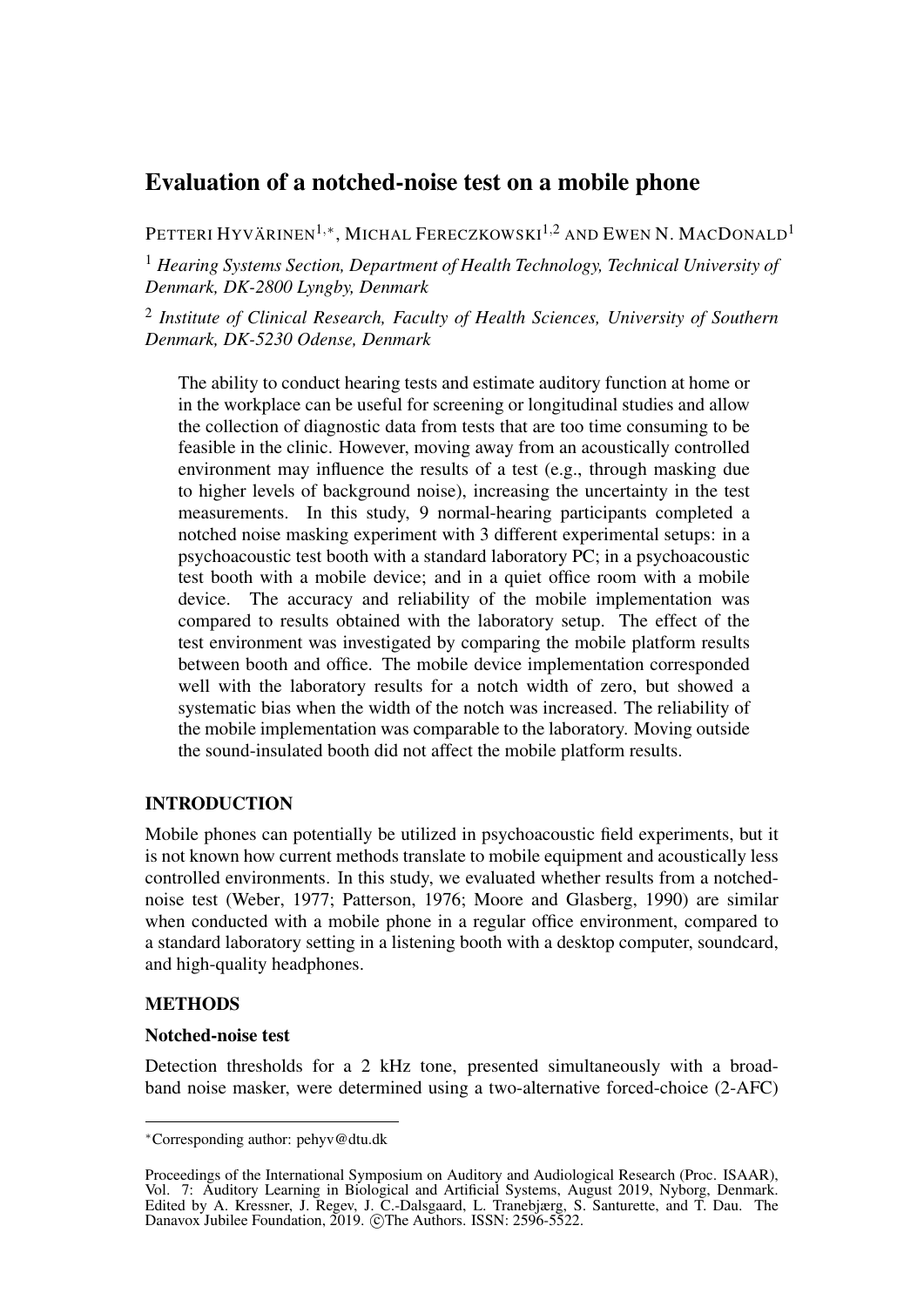Petteri Hyvärinen, Michal Fereczkowski, and Ewen N. MacDonald

paradigm. The masker was a white noise band between 100 Hz and 10 kHz, with a symmetric notch around the target frequency, meaning that the masker spectrum had a gap between  $f_T - \Delta f$  and  $f_T + \Delta f$ , where  $f_T = 2$  kHz is the frequency of the target tone. Following the common practice in notched-noise experiments, the gap width is expressed as a normalized value with respect to the target frequency:  $g = \frac{\Delta f}{f_x}$  $\frac{\Delta f}{f_T}$ . The spectral level of the masker was held constant at 30 dB SPL/Hz. The noise was generated via an inverse Fourier transform, where the frequency components had equal amplitude and random phase in the frequencies containing masker energy, and zero amplitude within the gap frequencies and outside the masker frequency range.

The stimuli consisted of either the masker alone (non-target interval) or the masker and the target tone simultaneously (target interval). The 2-AFC task was to indicate the target interval. The length of the stimuli was 300 ms, and the inter-stimulus-interval was 400 ms. Sounds were presented monaurally to the left ear for each participant.

Expressing the detection threshold as a function of gap width results in a threshold curve which is monotonously decreasing. In other words, as the gap width is increased, the target tone becomes easier to detect and the threshold is lower. This is due to the frequency selectivity of hearing, and reflects the concept of auditory filters.

## <span id="page-2-0"></span>Grid tracking method

Traditionally, the detection thresholds for the target tone are determined on individual experimental runs for each masker gap width of interest using, for example, a transformed up-down method with a fixed gap width, and varying only the target level. However, in this approach, each experimental run is usually initialized so that the target level is well above the detection threshold. When this procedure is repeated for many gap widths, in the end a considerable proportion of trials is spent far away from the threshold.

To shorten the time needed for estimating a full threshold curve, the grid method by [Fereczkowski](#page-8-3) [\(2015\)](#page-8-3) takes advantage of the monotonic behavior of the threshold curve, thus increasing the proportion of points sampled close to the threshold curve. In the grid method, the experimental track starts at zero gap width and at a target level well above the threshold, similarly to a transformed up-down track. After the threshold at zero gap width is determined, instead of restarting the track for the next gap width, the grid method simply moves in the positive x-axis direction until the threshold curve is crossed (i.e., increasing the gap width while keeping the target level fixed). When the threshold in the horizontal direction is found, the method continues downwards. The tracking procedure of the grid method is illustrated in Fig. [1.](#page-3-0) Thus, the grid method alternates between adjusting the target level and the gap width within a single experimental run. Just as in a transformed up-down method, different tracking rules can be implemented, such as 3-down–1-right, and the choice of parameters determines the point along the psychometric function (e.g., the 79.4% detection threshold for a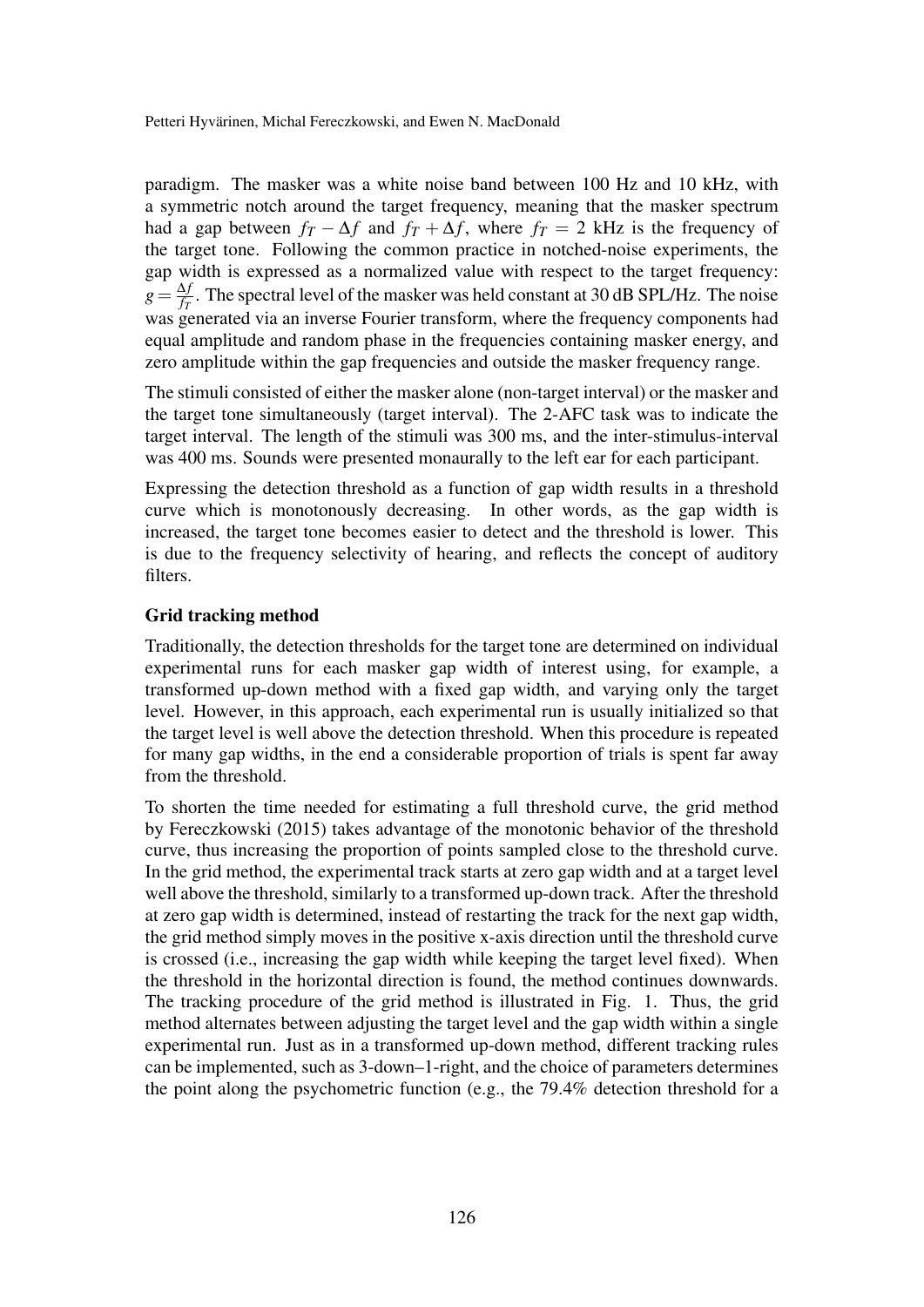3-down–1-up track) which the threshold curve approximates.

In the current study, the threshold at zero gap width was first determined with a 3– down-1–up staircase procedure, with four reversals using a 6 dB step size, followed by six reversals using a 3 dB step size. The threshold at zero gap width was determined as the average of the last six reversals. This threshold is later in the text referred to as the *tone–in–noise-threshold*. Then, experimental run continued with a 3–down-1–right grid procedure at the last reversal. The run was terminated when either the maximum gap width of 0.5 or the minimum target level of 30 dB SPL was reached. The information about the shape of the threshold curve was represented by the  $-10$ dB gap width, which refers to the interpolated gap width at which the threshold is 10 dB less than at zero gap width. One experimental block consisted of three repeated experimental runs.

<span id="page-3-0"></span>

Fig. 1: Illustration of one run of the grid method. The track starts with a moderately high target level at zero gap width. Level is decreased until threshold is reached, after which gap is increased until the target can be heard again.

#### <span id="page-3-1"></span>Hardware platforms

The two hardware platforms compared in the current study were a standard personal computer equipped for psychoacoustic research (referred to as *PC* later in the text), and an Apple iPhone 7 mobile phone (*Phone*).

On the PC, stimuli were generated with Matlab, D/A-converted by an external Fireface UCX soundcard, amplified by a Sound Performance Lab Phonitor mini headphone amplifier, and presented via Sennheiser HD-650 circumaural headphones.

On the Phone, stimuli were generated with iOS's vDSP library, included in the Accelerate framework, and presented via Apple EarPods connected to the phone's Lightning port. The mode of the AVAudioSession object used for playback of the stimuli was set to measurement in order to avoid any sound processing by the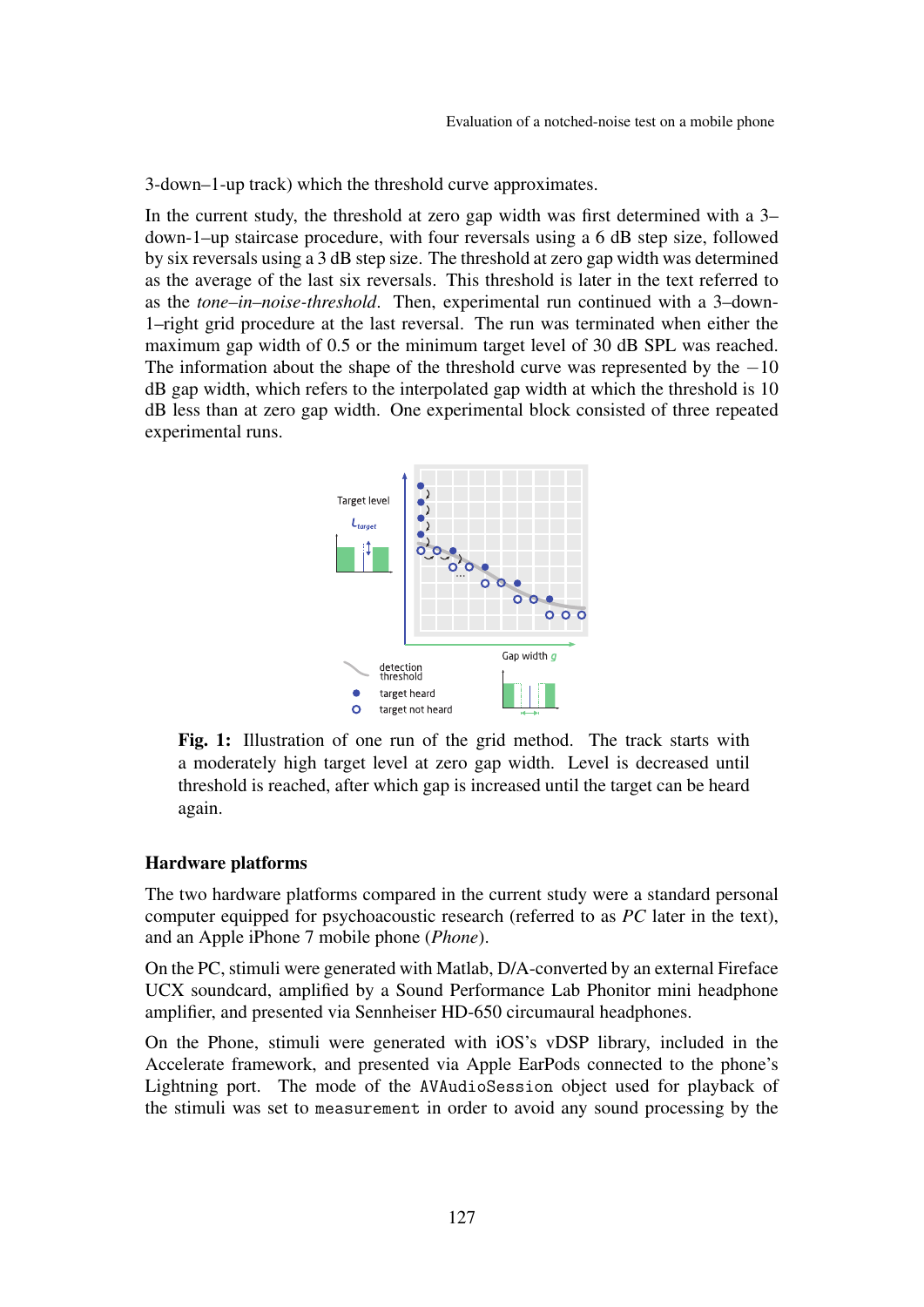#### Petteri Hyvärinen, Michal Fereczkowski, and Ewen N. MacDonald

operating system.

<span id="page-4-0"></span>On both systems, a 44.1 kHz sampling rate was used. The frequency responses of the two systems were recorded using a B&K head and torso simulator (HATS, type 4128-C) with a artificial pinna and ear canal (DZ-9769) and a 2-cc coupler. The frequency response of each system was compensated for by digitally inverse filtering the generated stimuli on the device. The spectra of sample stimuli, presented through the two systems after compensation are shown in Fig. [2.](#page-4-0)



Fig. 2: Two spectra of a noise band (10–10000 Hz) with a spectral gap of 0.1 at 2 kHz, presented via the two different playback systems after compensating for differences in frequency responses by inverse filtering.

### Experimental setup

Nine young, normal-hearing subjects (seven male, two female) took part in the study.

The main interest of the current study was to evaluate whether the hardware platform or the environment had any effect on the obtained results. Therefore, the following three conditions were included in the study:

- PC in booth
- Phone in booth
- Phone in room,

where *PC* and *Phone* refer to the hardware platforms (Section [2.3\)](#page-3-1), and *booth* and *room* refer to a double-walled acoustically treated listening booth, and a regular quiet office room, respectively. The *Phone in room*-condition was repeated on another day to get an estimate of the test-retest variability for the same equipment and environment, and prior to the actual experiment, all participants completed one *PC in booth* -training block. Thus, in total all subjects completed one training block and four experimental blocks. Each block consisted of three grid runs, as described in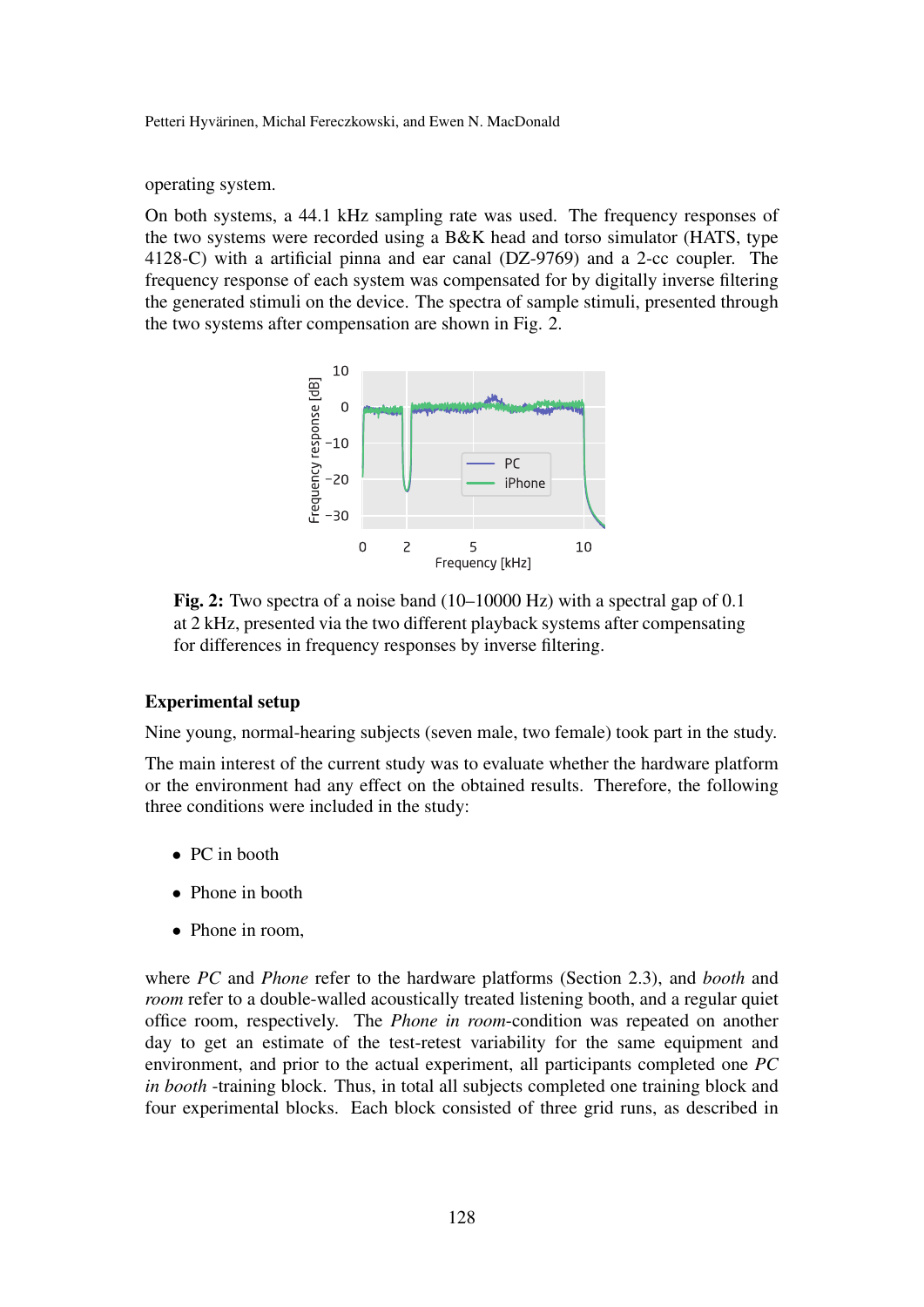Evaluation of a notched-noise test on a mobile phone

<span id="page-5-0"></span>

Fig. 3: The lines show the individual threshold curves. The white dashed line is the same in all figures and shows data from [Rosen and Baker](#page-8-4) [\(1994\)](#page-8-4)

section [2.2.](#page-2-0) The individual threshold curves from each run were averaged and a single curve was used in the analysis.

#### RESULTS AND DISCUSSION

Figure [3](#page-5-0) shows the threshold curves for each subject, and the grand average taken across all subjects. By visual inspection, it is clear that the curves are very similar in all four cases. For comparison, each panel shows the data from [Rosen and Baker](#page-8-4) [\(1994\)](#page-8-4), for the same masker type, i.e. symmetric gap and 30 dB SPL/Hz spectral level. The current results are systematically lower than in [\(Rosen and Baker, 1994\)](#page-8-4), which could be due to differences in the timing between masker and target; in the current study, the masker and target started at the same time, whereas in [Rosen and](#page-8-4) [Baker](#page-8-4) [\(1994\)](#page-8-4) the masker started slightly before the target. Therefore, it is possible that the lower threshold is caused by an onset cue which was not present in the earlier study. Also, the grand average curves in the current study appear to flatten as the gap is widened, but this is due to limiting the target level to values above 30 dB SPL in the current study. Therefore, at wider gaps there are less datapoints taken into the average, which skews the result.

To investigate the differences between platforms and environments, the four experimental cases were compared in a pairwise manner with a Bland-Altman plot [\(Bland](#page-8-5) [and Altman, 1986\)](#page-8-5), which is a method for assessing the agreement between two measures. Figure [4](#page-6-0) shows the pairwise Bland-Altman plots for the tone-in-noisethresholds. The largest mean difference between two conditions is 1.4 dB between *Phone in room* and *Phone in room retest*. The 95% limits of agreement ( $\pm$  1.96  $\times$ standard deviation) indicate the estimated range within which 95% of the individual test-retest differences are expected to lie. The widest limits of agreement  $(\pm 4.6 \text{ dB})$ are between *Phone in booth* and *Phone in room* conditions.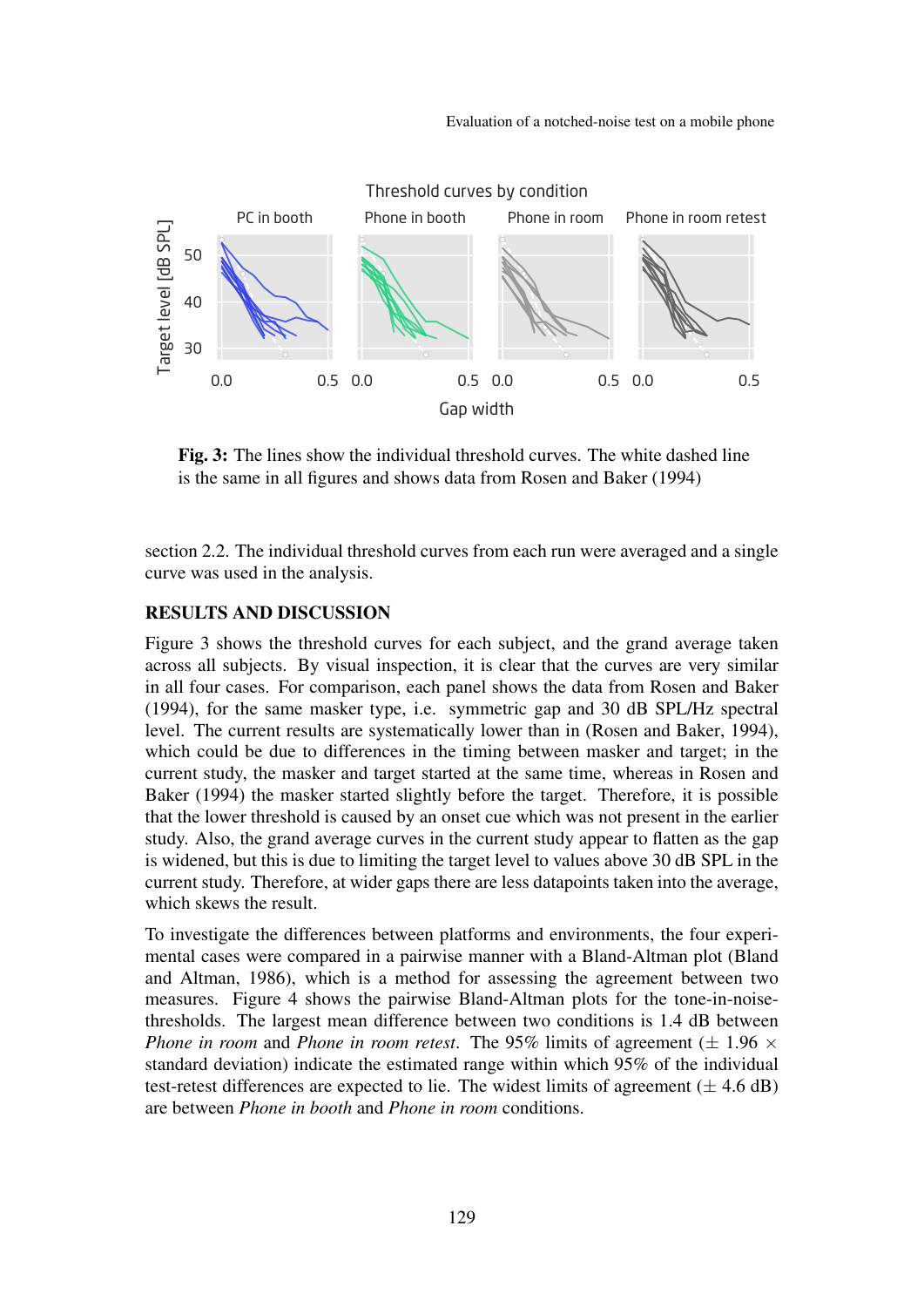

<span id="page-6-0"></span>Pairwise differences between conditions: tone-in-noise thresholds

Fig. 4: Pairwise Bland–Altman plots visualizing test–retest repeatability for tone-in–noise thresholds (threshold at zero gap) between two conditions. Horizontal line shows the average difference in thresholds between two conditions, and the shaded area illustrates the 95% limits of agreement (mean  $\pm$ 1.96 SD) between the two conditions.

There are no clear patterns in the data, and in fact the test-retest accuracy is within expected limits for all conditions, as was verified by a Monte-Carlo simulation (1000 rounds) of the tone-in-noise-threshold determination, using the same experimental parameters as in the current study, and reference values for the estimators from [Schlauch and Rose](#page-8-6) [\(1990\)](#page-8-6). Assuming the threshold estimate to be a normallydistributed variable  $X \sim N(\mu, \sigma^2)$ , the standard deviation of a single threshold estimate per simulated results is 2 dB. The tone-in-noise-threshold was calculated as an average over three repeated runs:

$$
X_{avg} = \frac{1}{3} \sum_{i=1}^{3} X = \sum_{i=1}^{3} \frac{1}{3} X \sim N \left( \sum_{i=1}^{3} \frac{1}{3} \mu, \sum_{i=1}^{3} (\frac{1}{3} \sigma)^2 \right) = N \left( \mu, \frac{3}{9} \sigma^2 \right), \quad \text{(Eq. 1)}
$$

and so the variance of the tone-in-noise-threshold is expected to be  $\sigma_{avg}^2 = \frac{3}{9}$  $\frac{3}{9} \cdot 2^2 = \frac{4}{3}$ 3 . Looking at the difference between two conditions, the difference in thresholds is expected to be also a normally distributed variable:  $X_{diff} = X_1 - X_2 \sim N(0, 2\sigma_{avg}^2) = N(0, 2 \cdot \frac{4}{3})$  $(\frac{4}{3}) = N(0, \frac{8}{3})$ 3 If a sample  $(n = 9,$  the number of participants in the study) is drawn from this distribution, the 95%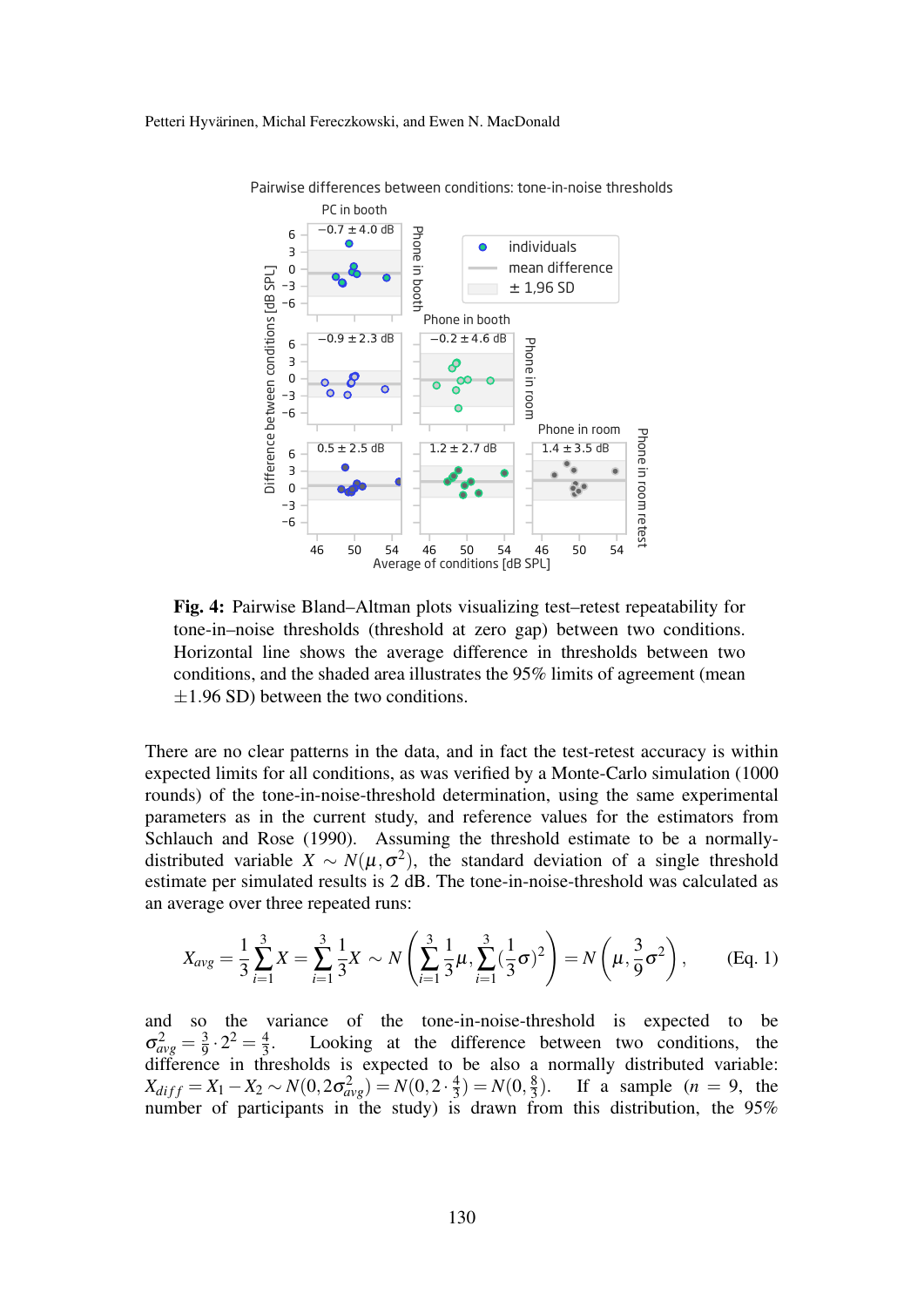<span id="page-7-0"></span>confidence interval for the limits of agreement would be  $2.16 - 6.13$  dB. Thus, it is expected that with the current experimental design, the observed spread is not limited by the equipment or the environment, as in all cases the limits of agreement are smaller than those suggested by the simulations.



Pairwise differences between conditions:  $-10$  dB points

Fig. 5: Pairwise Bland–Altman plots visualizing test–retest repeatability for the −10 dB gap width, i.e. the interpolated gap width at which the threshold is 10 dB lower than at zero gap. Horizontal line shows the average difference in −10 dB points between two conditions, and the shaded area illustrates the 95% limits of agreement (mean  $\pm$ 1.96 SD) between the two conditions.

For the −10 dB gap widths (Fig. [5\)](#page-7-0), the results are more mixed; the phone conditions show clearly better agreement with each other than with the *PC in booth*. The source of this discrepancy between PC and phone conditions is not clear. However, if the poorer agreement would be due to differences in, for example, frequency responses of the two systems, the test-retest differences should show a systematic error. However, since the average difference is still close to zero, it appears that the differences are driven by inter-individual variability. One factor that could play a role in these results is the difference in headphones. On the PC, the headphones were circumaural, whereas the EarPods are in-ear earbuds. Thus, although both systems were calibrated with the same HATS setup, it is plausible that individual differences in outer ear shape could affect the spectral content and thereby the shape of the threshold curve. For